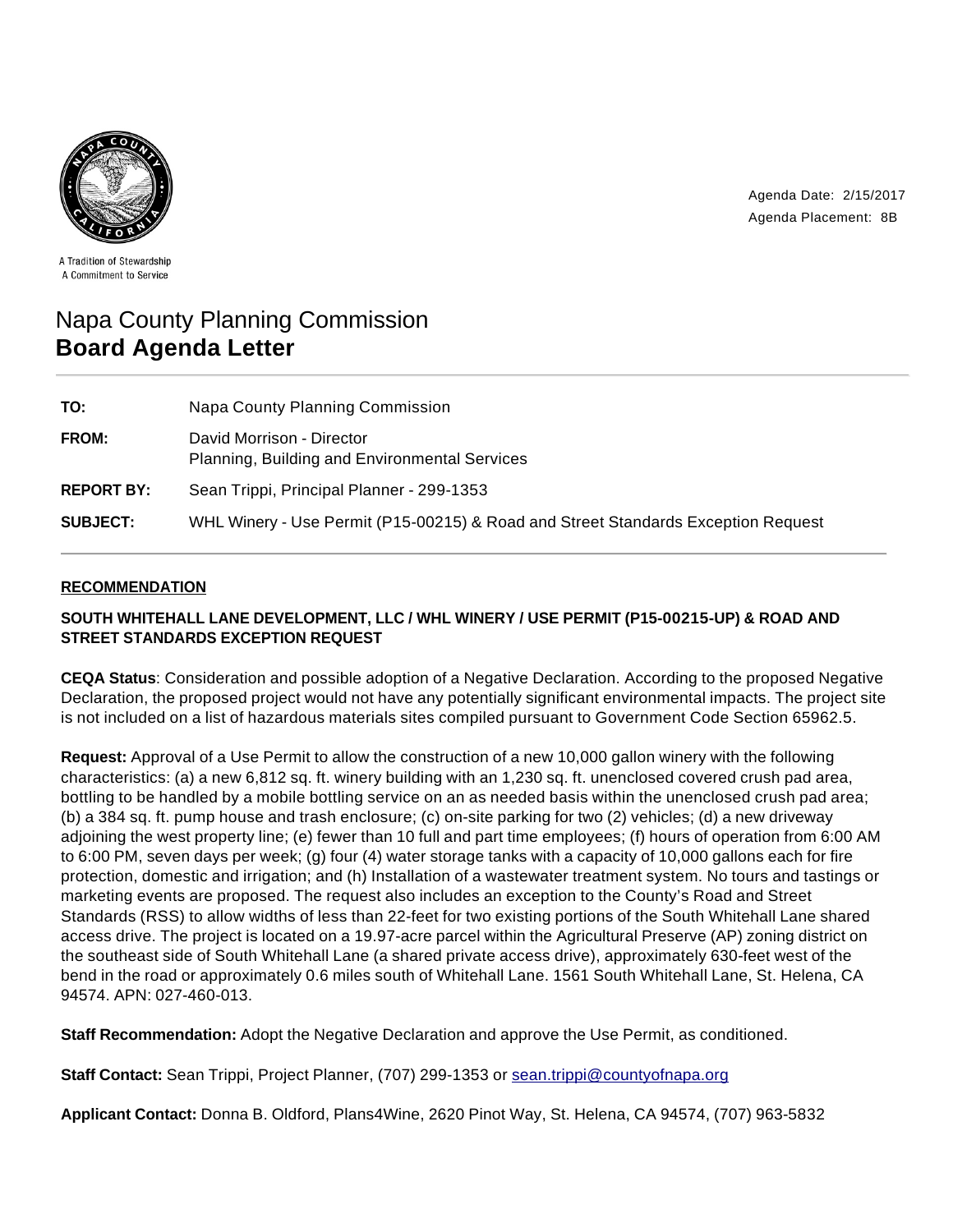## **EXECUTIVE SUMMARY**

#### **Proposed Actions:**

That the Planning Commission:

1. Adopt the Negative Declaration based on Findings 1-7 of Attachment A;

2. Approve the Road and Street Standards Exception request based on Findings 8-10 of Attachment A and subject to the recommended conditions of approval (Attachment B); and,

3. Approve Use Permit No. P15-00215 based on Findings 11-15 of Attachment A and subject to the recommended conditions of approval (Attachment B).

#### **Discussion:**

The proposal is to establish a new winery with an annual production capacity of 10,000 gallon with a 6,812 sq. ft. winery building plus a 1,230 sq. ft. unenclosed covered crush pad area. No visitation or marketing is requested.

Staff has reviewed the proposal and found it to be consistent with the Zoning Ordinance and applicable General Plan policies. Implementation of the proposed project would result in minimal potential environmental impacts. The request for an exception to the Road and Street Standards has been reviewed by the Engineering Services Division and the Napa County Fire Department, who support the proposal. Based on these reasons, staff recommends approval of the project subject to the recommended conditions of approval.

## **FISCAL IMPACT**

Is there a Fiscal Impact? No

#### **ENVIRONMENTAL IMPACT**

Negative Declaration prepared. According to the Negative Declaration, the proposed project would have no potentially significant environmental impacts. This project site is not on any of the lists of hazardous waste sites enumerated under Government Code Section 65962.5.

#### **BACKGROUND AND DISCUSSION**

**Owner:** South Whitehall Lane Development, LLC (Patrick Cahill), 737 Olive Way #3901, Seattle, WA 98101 (206) 732-6515

**Applicant:** Jeffrey M. Woods, 165 South Park, San Francisco, CA 94107 (415) 374-7463

**Representative:** Donna B. Oldford, Plans4Wine, 2620 Pinot Way, St. Helena, CA 94574 (707) 963-5832

**Zoning:** Agricultural Preserve (AP)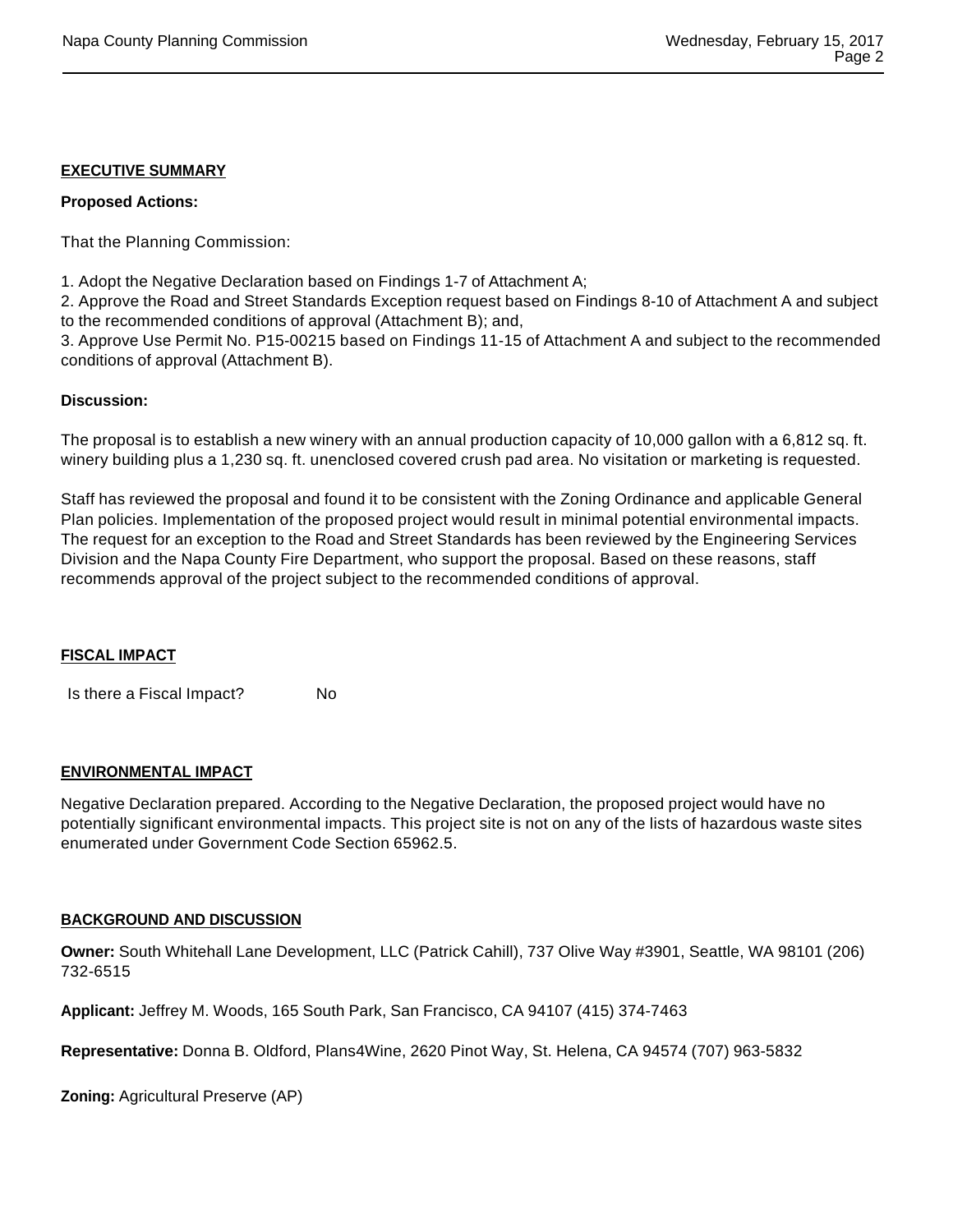**GP Designation**: Agricultural Resource (AR)

**Filed:** June 23, 2015 **Resubmittals/Revisions Received:** June 2, 2016 and September 16, 2016 **Deemed Complete:** November 2, 2016

**Parcel Size:** approximately 19.9 acres

**Existing Development:** Existing development on-site includes a main residence, caretaker's dwelling, tennis court, swimming pool, and water storage tanks for the residences and irrigation. Approximately 11.75 acres of the property is planted in vines. The site had previously been used for grazing. The property is currently accessed from two private driveways that serve the caretaker's residence and main residence. A new driveway is proposed near the west property line to provide access to the winery.

#### **Proposed Winery Characteristics:**

**Winery Size:** A 6,812 square foot winery building with a 1,230 square foot covered outdoor work area.

**Production Capacity:** 10,000 gallons per year.

**Development Area:** +/- 6,340 square feet or approximately 0.15 acres.

**Winery Coverage:** +/- 17,530 square feet or approximately 0.4 acres, 2% of parcel. (Maximum 25% or approximately 15 acres)

**Accessory / Production Ratio:** +/- 152 square feet accessory / +/- 7,890 square feet production - approximately 1.9% (Maximum 40% permitted)

**Number of Employees:** Fewer than 10.

**Proposed Visitation:** None proposed.

**Proposed Marketing Program:** None proposed.

**Days and Hours of Operation:** 6:00 AM to 6:00 PM daily.

**Parking:** Two parking spaces including one ADA space.

**Setbacks (Required):** 300 feet from South Whitehall Lane (front) and 20 feet from all other property lines. **(Proposed):** The proposed facility would be setback approximately 348 feet from South Whitehall Lane; 20 feet to the outdoor covered work area/36 feet to the building wall (side - west); 300 feet from the shared access drive; approximately 52 feet from the top of the creek bank to the parking lot/retaining wall (nearest earth disturbing activity); and approximately 190 feet from the rear property line (east).

## **Adjacent General Plan Designation/ Zoning / Land Use:**

North:

Agricultural Resource (AR) General Plan designation, Agricultural Preserve (AP) zoning - Adjoining the project site to the north are two properties consisting of 2.0 and 2.5 acres. Both properties have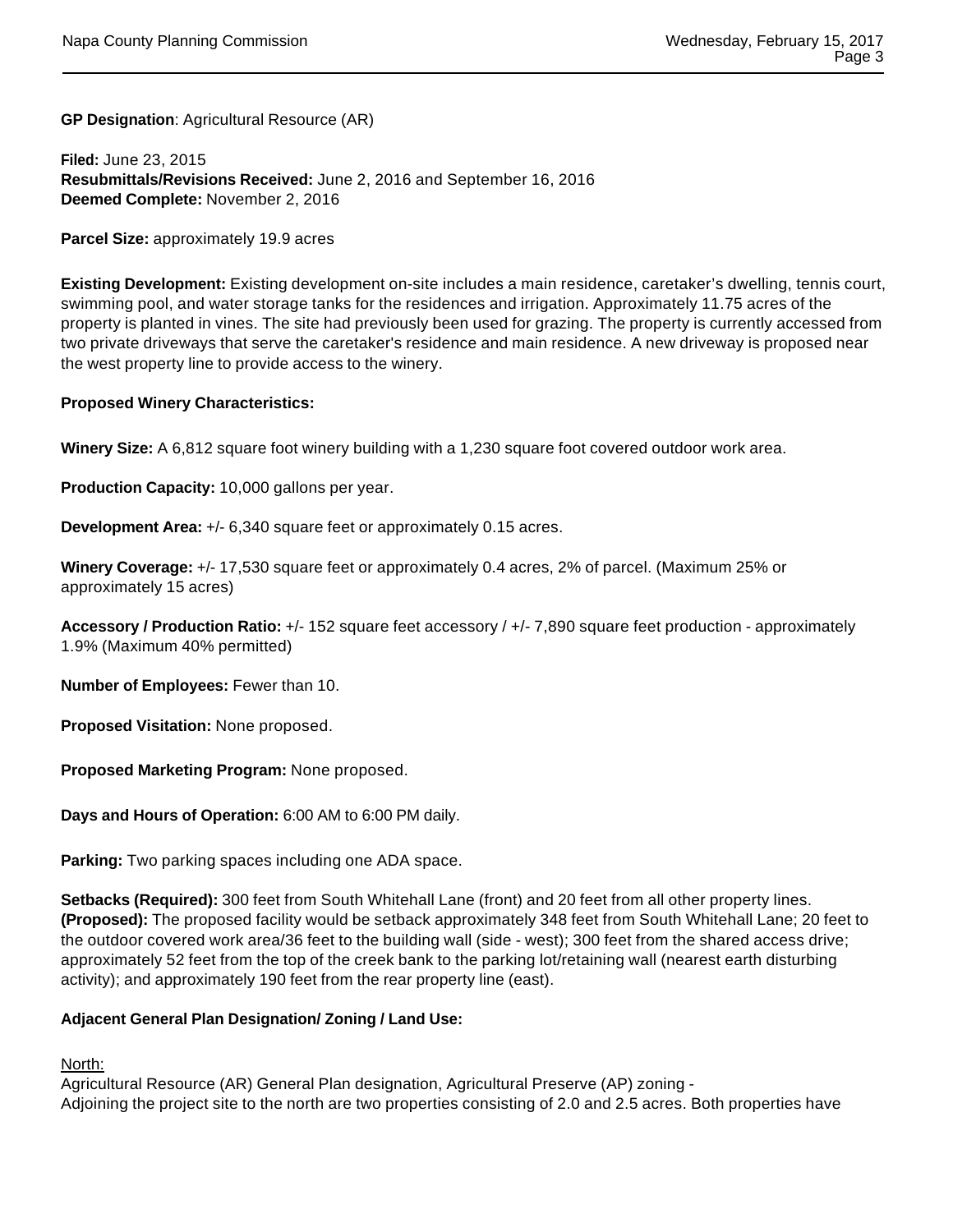single family homes.

## South:

Agricultural Resource (AR) General Plan designation, Agricultural Preserve (AP) zoning - Adjoining the project site to the south is a 16.6 ace property with a home and vineyards.

## East:

Agricultural Resource (AR) General Plan designation, Agricultural Preserve (AP) zoning - On the eastern boundary of the project site is a 60.4 acre property planted in vines and a 68.4 acre property with a home and vines.

#### West:

Agricultural Resource (AR) General Plan designation, Agricultural Preserve (AP) zoning - Across South Whitehall Lane is a 30.3 acre property with a home and vineyards.

## **Nearby Wineries (located within 1 mile of the project)**

Please refer to Attachment J.

#### **Parcel History:**

August 21, 1974 – The Planning Commission approved a Use Permit (#U-647473) for a caretaker's residence which was required to be occupied by a full-time caretaker working on the owner's property.

#### **Code Compliance History:**

None. There are no open or pending code violations for the project site. The County is not aware of any compliance issues on the property and no complaints have been filed.

## **Discussion Points:**

Setting - The 19.97 acre project site is located on the southeast side of South Whitehall Lane (a shared private access drive), approximately 630-feet west of the bend in the road or approximately 0.6 miles south of Whitehall Lane. The site is located on the valley floor, approximately 900-feet east of the western hills, is generally flat and planted in vines as are several of the surrounding properties. The project site is also developed with a main residence, caretaker's dwelling, tennis court, swimming pool, and water storage tanks for the residences and irrigation. Access to the existing development on the property is via two driveways off South Whitehall Lane. Surrounding uses include single-family homes, vineyards, and wineries. The closest residence to the proposed winery structure would be approximately 760 feet east of the proposed winery building.

Winery Proposal - The applicant is proposing a 10,000 gallon per year winery located in a new 6,812 square foot winery building with a 1,230 square foot covered outdoor work area. The structure is single-story above grade with a basement level below. The buildings would be primarily stone veneer and glass wall/doors with a flat roof.

Tours & Tastings/Marketing Events - No visitation or marketing program is requested. However, a winery comparison chart has been provided as Attachment J which includes other 10,000 gallon winery facilities throughout the County and identifies whether these facilities of a similar size have visitation and marketing programs or not.

Setbacks - The proposed project meets all applicable minimum setbacks, including the 300-foot minimum winery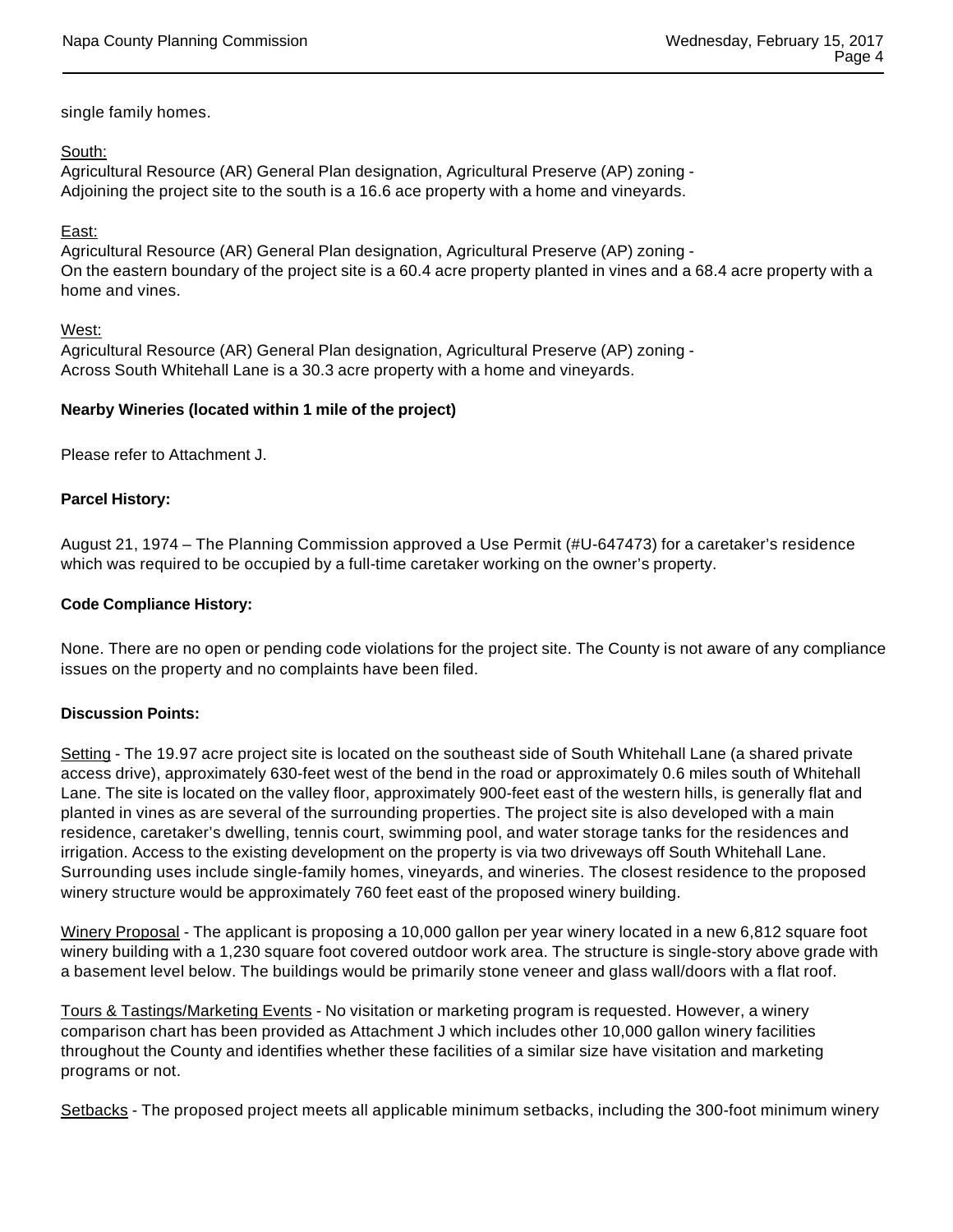building setback from South Whitehall Lane (a private road).

Traffic and Parking - According to the County of Napa's Winery Traffic Information/Trip Generation Sheet, the proposed project's projected traffic volumes and PM peak trips are expected to be: 13 vehicle trips with 5 trips occurring during the PM peak period (4:00 PM – 6:00 PM), weekdays; 12 vehicle trips with 7 trips occurring during the PM peak period (3:00 - 4:00 PM), weekends; and, 20 vehicle trips with 11 occurring during the PM peak period (3:00 - 4:00 PM), on a Saturday during crush. Two (2) on-site parking spaces are proposed, including one (1) ADA space. As noted above, there are no tours and tasting or marketing activities proposed.

Road and Street Standards Exception - The request also includes an exception to the County's Road and Street Standards (RSS) to allow widths of less than 22-feet (two 10-foot wide travel lanes and two one-foot wide shoulders) for two existing portions of the South Whitehall Lane access drive. One section, approximately 115 linear feet, will have a maximum 14-foot width to minimize potential impacts to the Bale Slough stream crossing; the second section, with a length of approximately 900 linear feet, will be widened to the maximum extent possible and will have width of 16-feet, which is the width of the existing access easement. The applicant has attempted to acquire additional right-of-way from neighboring property owners to increase the width of the easement to no avail. The remainder of the access drive will be improved as necessary to meet County standards. The requested exception has been reviewed by the Fire Department and the Engineering Services Division; both have concluded that it meets the required findings.

Wastewater - Applied Civil Engineering prepared an Onsite Wastewater Disposal Feasibility Study, dated June 15, 2016, which demonstrated the feasibility of utilizing the existing residential septic system, a subsurface drip system, for treating the domestic wastewater and either treating and utilizing a surface irrigation system for the vineyard and landscaping or a hold and haul tank system to treat the winery process wastewater. The designs proposed in the report meet the Napa County Environmental Health Division's design standards for the treatment of winery and domestic wastewater. The Division of Environmental Health has reviewed the application and determined that the proposed wastewater systems are adequate to serve the facility's septic needs. No information has been encountered that would indicate a substantial impact to water quality.

Groundwater Availability - The applicant completed a Tier 1 Water Availability Analysis (WAA), prepared for the project by Applied Civil Engineering, Inc., dated May 6, 2016, which details existing and proposed ground water use rates. Based upon the site's location within the valley floor area, estimated groundwater availability would be 19.97 acre-feet per year (19.97 acres x 1.0). Existing uses on the project site include a main residence, caretaker's residence, pool and vineyards. The analysis indicates that existing uses on the site would have a typical annual water demand of 9.0 acre feet per year (af/yr). Vineyards account for 5.88 af/yr; the main dwelling and caretaker's residence account for 1.45 af/yr; and, landscaping accounts for 1.63 af/yr. The proposed project would result in an overall annual water demand of 9.3 af/yr. According to the analysis, the winery would create an increase in annual water demand, by 0.28 af/yr and landscaping by 0.08 af/yr, totaling an approximate increase of 0.3 af/yr. This estimate does not take into account the potential use of treated process wastewater for irrigation. The proposed winery water use is less than the property's calculated recharge rate of 19.97 acre feet per year. It should be noted that the second page of the appendices of the WAA notes there will be guests typical of three events (the second column), however, no marketing activities are proposed. The number of annual events in the first column and the water use of each event in the third column accurately reflect that there will be not guests for marketing events. According to Napa County environmental resource mapping (Water Deficient Areas/Storage Areas), the project site is not located within a water deficient area and the County is not aware of, nor has it received any reports of groundwater deficiencies in the area. The proposed project would not result in a substantial increase the demand of ground water supplies or interfere with groundwater recharge or lowering of the local groundwater level. The winery, as part of its entitlement will include the County's standard condition of approval requiring well monitoring, as well as, the potential to modify/alter permitted uses on site should groundwater resources become insufficient to supply the use.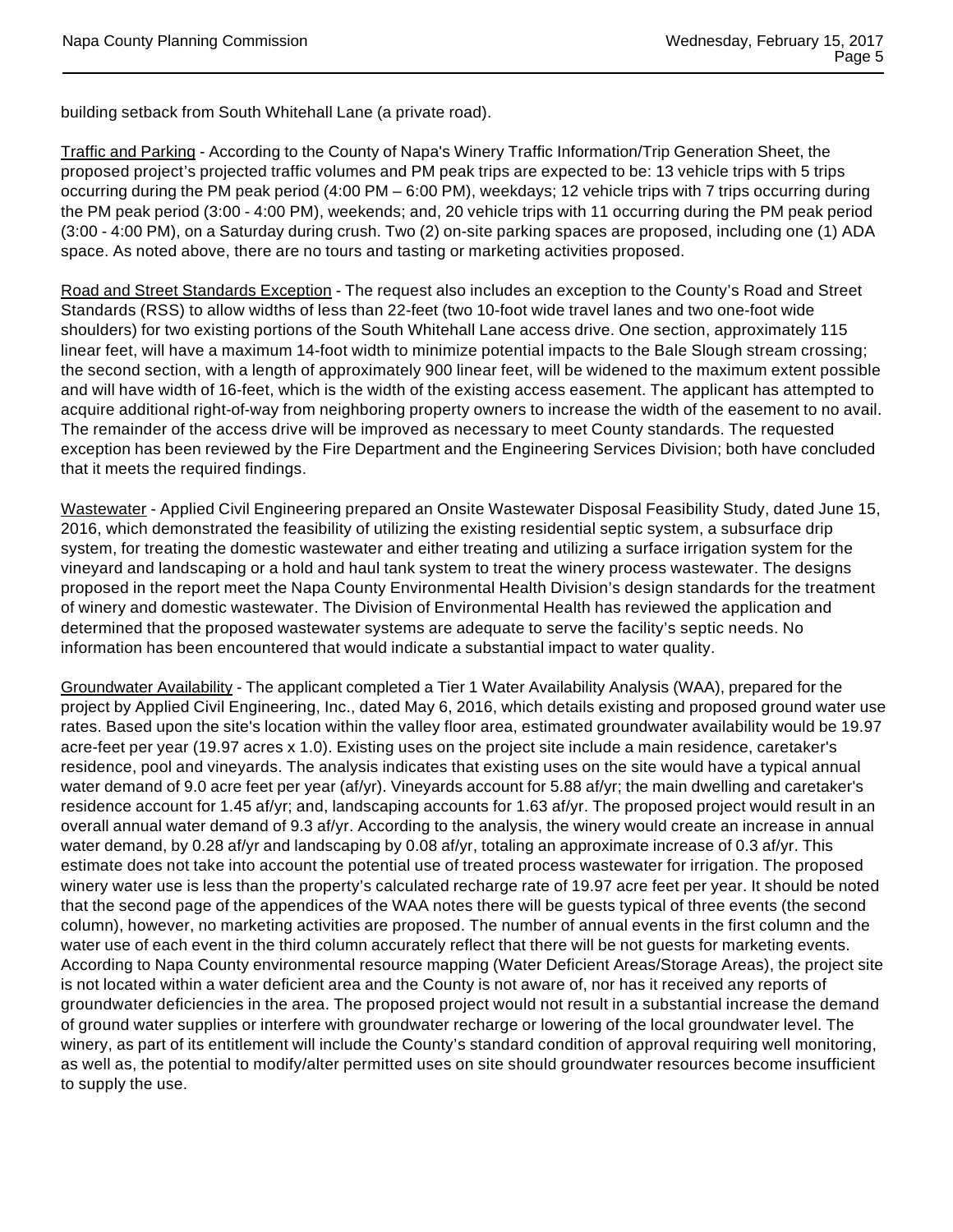Grape Sourcing - The project site currently has 11.75 acres of vineyard which would produce a little over 5,000 gallons or approximately 50% of the grapes needed for the requested annual wine production. Although other grape sources have not been confirmed, the applicant's representative has informed staff that the remaining grapes will hopefully come from nearby vineyards, but nevertheless, the applicant will comply with the 75% Napa Valley grape source requirement.

Greenhouse Gas Emissions - The County requires project applicants to consider methods to reduce Green House Gas (GHG) emissions consistent with Napa County General Plan Policy CON-65(e), which requires GHG review of discretionary projects. The applicant has completed the Department's Best Management Practices Checklist for Development Projects, which is included in the use permit application attached to this report as Attachment D. The project would incorporate the following voluntary best management practices: building to CALGREEN Tier 1 standards; energy conserving lighting; installation of an energy star roof/living roof/cool roof; installation of water efficient fixtures; low impact development; water efficient landscaping; and recycling. GHG Emission reductions from local programs and project level actions, such as the application of the CalGreen Building Code, tightened vehicle fuel efficiency standards, and more project specific on-site programs including those winery features noted above would combine to reduce emissions.

Public Comments - At the time of staff report preparation, no public comment letters had been received regarding the proposed project.

# **Decision Making Options**

As noted in the Executive Summary Section above, staff is recommending approval of the project with conditions of approval as described in Option 1 below.

Disposition - This option would result in approval of the proposed 10,000 gallon per year winery with no tours and tastings or marketing events, as well as, a RSS exception request

Action Required - Follow the proposed action listed in Executive Summary. If conditions of approval are to be amended, specify conditions to be amended at time motion is made. This option has been analyzed for its environmental impacts, which were found to be less than significant. Sufficient grapes and water supplies are available to serve the proposed project and there is no history of code compliance issues at the project site. Staff recommends this option based upon the reasons discussed above.

## Option 2 - Deny Proposed Project

Disposition - In the event the Commission determines that the project does not, or cannot meet the required findings for the granting of a Use Permit, Commissioners should identify what aspect or aspects of the project are in conflict with the required findings. State Law requires the Commission to adopt findings, based on the General Plan and County Code, setting forth why the proposed Use Permit is not being approved. Based on the administrative record as of the issuance of this staff report, there does not appear to be any evidence supporting denial of the project.

Action Required - Commission would take tentative motion to deny the project and remand the matter to staff for preparation of required findings to return to the Commission on a specific date.

#### Option 3 - Continuance Option

The Commission may continue this item to a future hearing date at its own discretion.